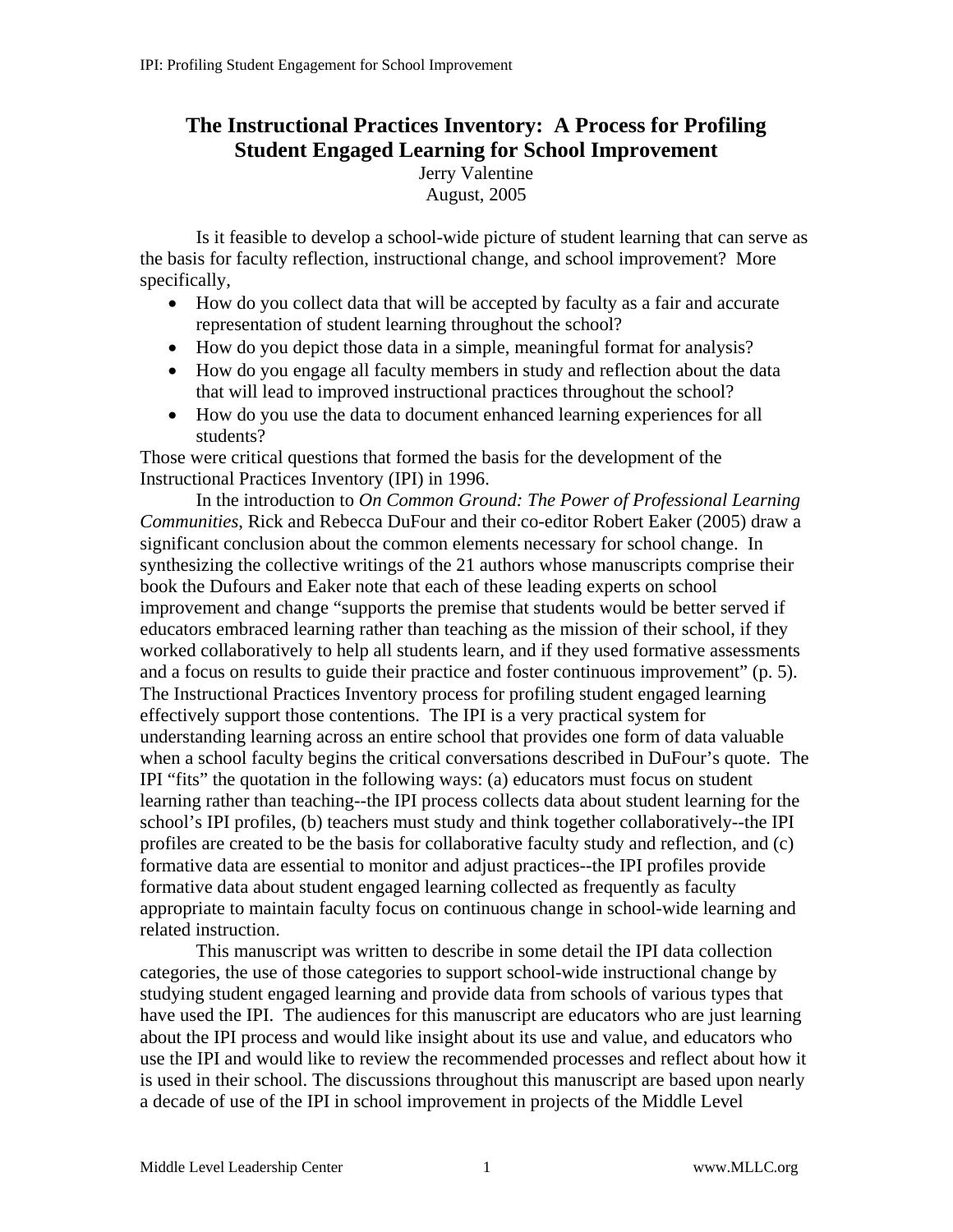Leadership Center as well as observations and data from schools across the nation that utilize the IPI as one of their processes for school improvement.

### **IPI Development**

The IPI was developed in 1996 by Bryan Painter and Jerry Valentine to address the questions posed in the previous paragraph. The IPI was designed to be used in Project ASSIST, a multi-year, comprehensive, systemic school reform of the Missouri Center for School Improvement. ASSIST is an acronym for Achieving Success through School Improvement Site Teams.

The Missouri Center for School Improvement (MCSI) provided school reform support to elementary, middle, and high schools across Missouri during the mid-nineties. In 1997 MCSI became the Middle Level Leadership Center (MLLC). MLLC was established to continue school improvement initiatives, especially with middle level schools, and to conduct and disseminate research in and for middle level leaders (middle school principals and teacher leaders). MLLC is a research and service center within the Department of Educational Leadership and Policy Analysis in the College of Education at the University of Missouri-Columbia. Funding for the Center comes from grants and contracts with professional associations, government agencies, and school systems. Primary funding for Project ASSIST comes from contracts with schools and school districts participating in the Project.

Project ASSIST is grounded in the premise that schools improve and sustain that improvement when a nucleus of teacher leaders and the principal provide the collective leadership for school improvement. The ASSIST reform process is guided by two comprehensive school reform frameworks defining components of focus for studentcentered improvement and processes for vision-driven change. A cross-section of Missouri elementary, middle, and high schools participated in the initial cohort of Project ASSIST from 1996 through 1998. The Instructional Practices Inventory was developed for Project ASSIST. The IPI was used again with a cross-section of ASSIST middle schools from 1998 through 2000. In 2003 a third ASSIST cohort of only low-achieving middle schools began a three-year ASSIST initiative. For a review of the ASSIST school improvement process, see Frameworks for School Improvement: A Synthesis of Essential Concepts on the MLLC homepage [www.mllc.org](http://www.mllc.org/).

## **IPI Use**

The IPI has been used for two purposes throughout each of the three ASSIST school improvement project cohorts. The primary purpose was "to develop a schoolwide picture of student learning practices that could serve as the basis for faculty reflection and instructional improvement." This school-wide picture is really a snapshot of instruction across an entire school for a specified period of time, usually a day. The process used to create the profile was designed to provide an "optimum" snapshot, with every effort made to present the best picture of learning on a typical school day.

A second purpose was to develop instructional data that could be used as a dependent variable to measure the impact of the school improvement interventions in the ASSIST schools. The availability of observed instructional data is essential to understand the impact of interventions designed to improve instruction.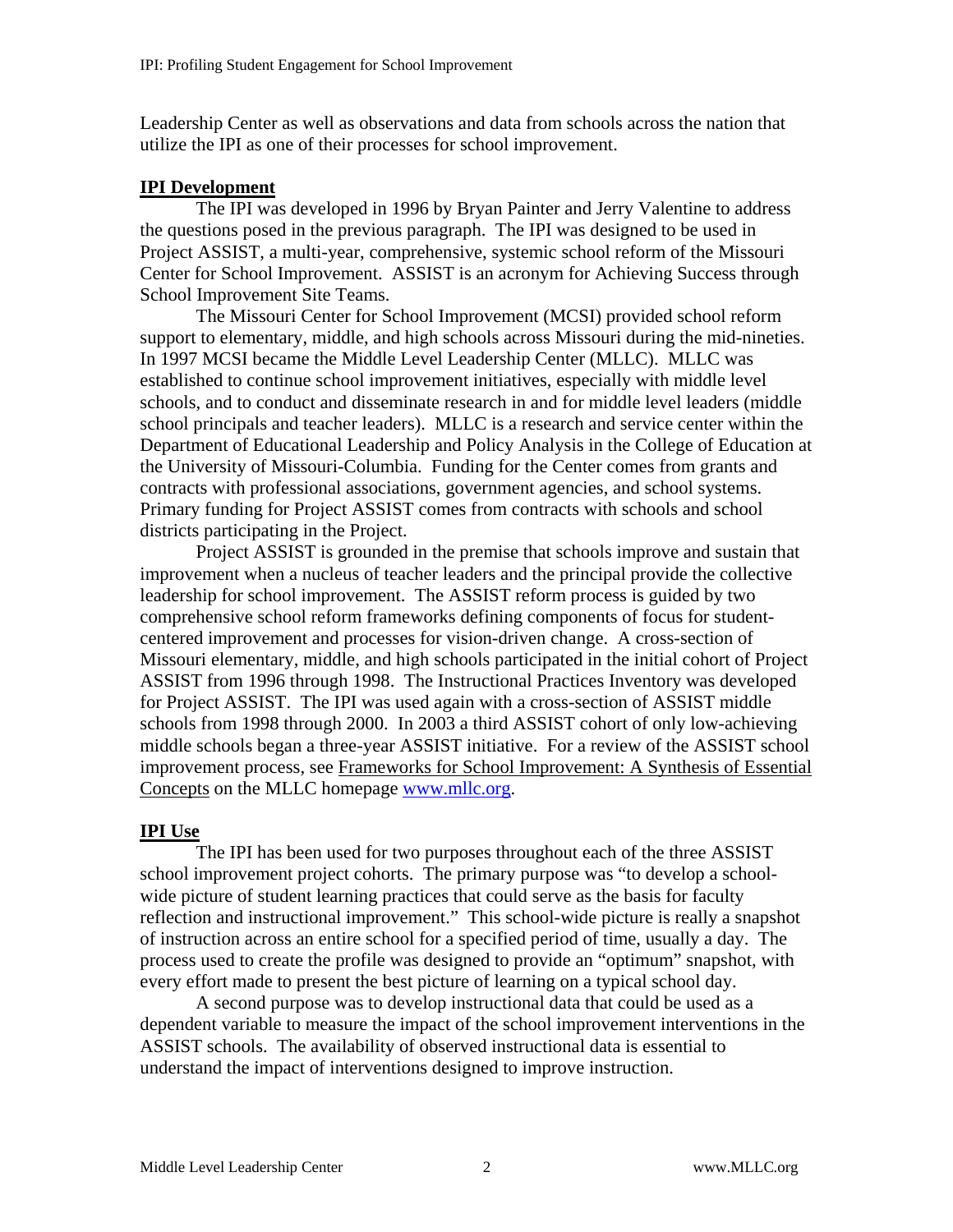To accomplish these purposes, baseline data were collected in each school before Project ASSIST interventions were implemented and IPI data continued to be collected periodically throughout the Project. The on-going collection of the IPI profiles provided continuous data for the faculty to study and for the evaluation of Project ASSIST. Positive changes in the IPI profiles throughout Project ASSIST have confirmed, empirically, the impact of the Project interventions on instructional practices across participating schools. Evaluations of Project ASSIST have consistently documented faculty and administrator perceptions that the data profiles were valuable for reflection and change.

Project ASSIST provided the initiative for the development of the IPI, but the utility of the instrument has grown well-beyond that reform effort. Since it's origination, the developers of the instrument have made presentations at national conferences and professional meetings, provided periodic "observer training sessions" at the Middle Level Leadership Center (see [www.mllc.org](http://www.mllc.org/) for details about upcoming workshops), and conducted professional development workshops and trainings for state departments of education, regional professional development service units, and school districts across the nation and abroad. Schools throughout the nation regularly collect and utilize IPI data. Leaders of schools that consistently engage faculty with IPI profile data commonly attribute positive changes as a result of their efforts.

The value of the IPI has been documented formally in other research projects. In 2001, a research team for the National Association of Secondary School Principals' National Study of Leadership in Middle Level Schools visited a set of "highly successful" middle level schools across the nation and collected IPI data during two-day site visits. Those data provided a composite profile of IPI data in exemplary middle level schools (Valentine, Clark, Hackmann, Petzko, 2004). IPI data have been used to study the relationships among school instructional leadership, collaborative leadership, learning climate, professional development, and teacher-student relationships (Painter, 1998; Quinn, 1999). Reports and monographs have noted the value of the IPI data for school improvement (Quinn, Gruenert, & Valentine, 1999; Breaking Ranks II, 2004; Breaking Ranks in the Middle, in press).

## **Development of the IPI Categories**

The development of the IPI began with an extensive review of the existing research and literature of the era. The review findings were replete with insight about best instructional practices but lacking in instruments and processes for collecting and analyzing those practices within the context of a school improvement initiative. Writers of that era noted the emphasis given to structural and organizational reform and the corresponding paucity of attention to instructional change (Newmann and Wehlage, 1995; Hopkins, Ainscow, and West, 1994). From the review of the research and literature three broad categories associated with student learning were identified that might serve as the foundation for the IPI. They were characterized as student-engaged instruction, teacher-directed instruction, and student disengagement. The three broad categories were easy to understand but insufficient as the basis for the types of data that would be needed to foster teacher reflection and serve as a dependent variable to assess the impact of the school improvement initiatives of Project ASSIST. More detailed categories were needed that would provide specific data about student engagement and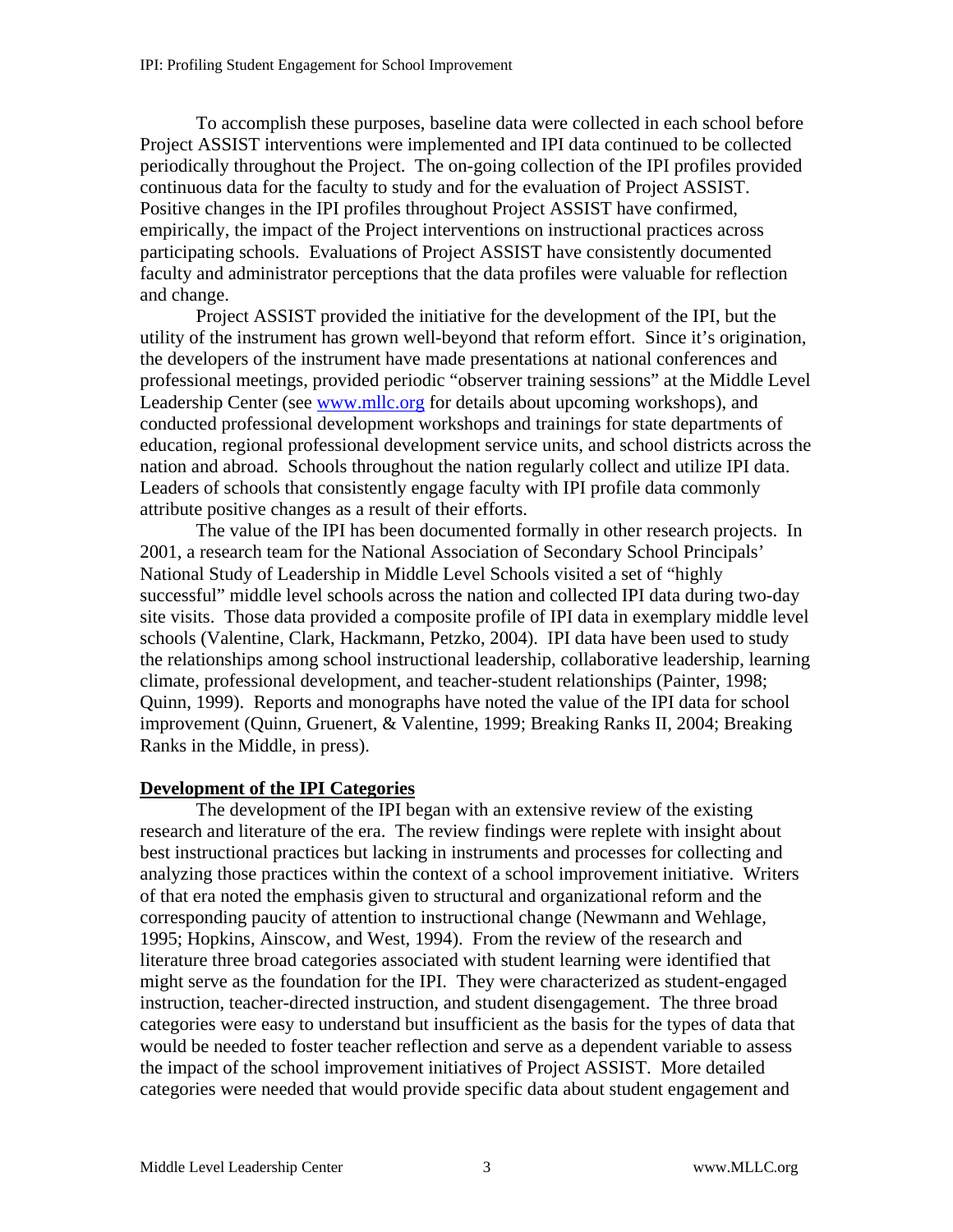learning experiences with attention given primarily to what students were doing and secondarily to what teachers were doing.

During development of the IPI, a commitment was made to ensure that the instrument addressed engaged learning and delineated between higher-order and nonhigher-order learning. From the broad category of student-engaged instruction, two coding categories address higher-order learning: "Student Active Engaged Learning" and "Student Learning Conversations." Student active engaged learning includes research, hands-on and authentic instruction, problem-based learning, cooperative learning, and other types of engaged learning when the instruction engages students in higher-order thinking. Student learning conversations is a specific type of higher-order learning experience coded when students are constructing knowledge through student-to-student talk.

A significant amount of learning can occur when teachers work directly with students in learning experiences commonly referred to as teacher-directed instruction. Two coding categories represent teacher-directed instruction: "Teacher-Led Instruction" and "Student Work with Teacher Engaged." Teacher-led instruction forms the broadest, most common grouping of learning experiences, including most forms of teacher talk, lecture, and direction-giving. Student work with the teacher engaged includes teachersupported learning experiences such as worksheets or other written activities that do not engage students in higher-order thought.

The IPI concluded with two coding categories affiliated with the concept of disengagement: "Student Work with Teacher not Engaged," and "Student Disengagement." Student work with the teacher not engaged is essentially the same as student work with teacher engaged except that the teacher is not providing support or being attentive to the students' learning. Student disengagement categorizes instances when students are not engaged in learning associated with the curriculum.

#### **IPI Categories**

The three broad IPI categories, the six categories that are coded during the IPI profiling process, and common instructional "look-fors" associated with each category are presented in Figure 1. This basic IPI rubric and a supplemental set of "look-fors" for use during reading instruction, physical education instruction, and when media is a tool for instruction form the foundation for developing coder reliability during the full-day observer training sessions.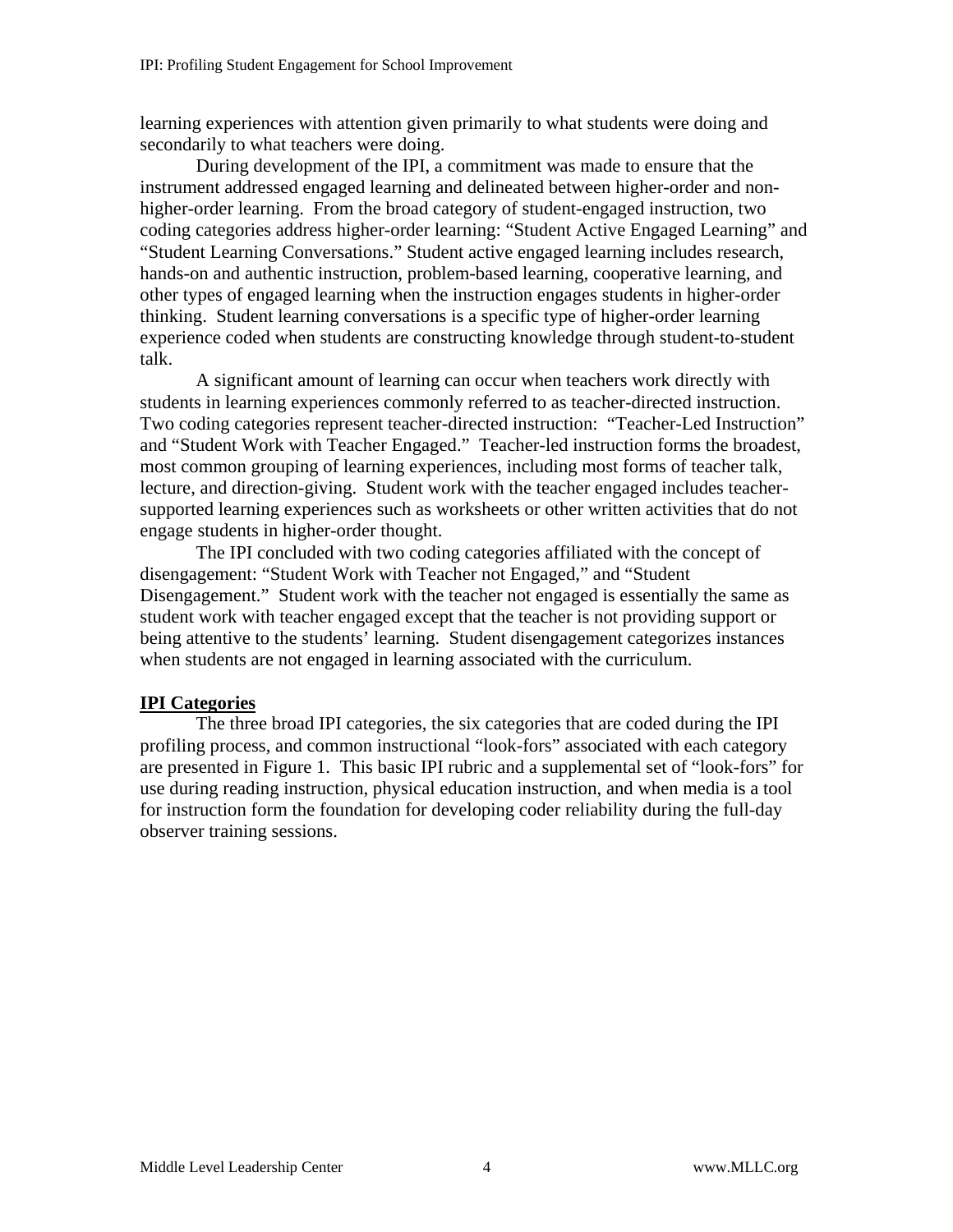| msu uchonai 1 racuces myentory categories                      |                                                                                                                                                                                                                                                                       |  |  |  |
|----------------------------------------------------------------|-----------------------------------------------------------------------------------------------------------------------------------------------------------------------------------------------------------------------------------------------------------------------|--|--|--|
| Coding<br>Categories                                           | Common Observer "Look-fors"                                                                                                                                                                                                                                           |  |  |  |
| <b>Student Active</b><br><b>Engaged</b><br>Learning            | Students are engaged in higher-order learning. Common examples<br>include authentic project work, cooperative learning, hands-on<br>learning, problem-based learning, demonstrations, and research.                                                                   |  |  |  |
| <b>Student</b><br>Learning<br><b>Conversations</b>             | Students are engaged in active conversations that construct<br>knowledge. Conversations may have been teacher stimulated but<br>are not teacher dominated. Higher-order thinking is evident.                                                                          |  |  |  |
| <b>Teacher-Led</b><br><b>Instruction</b>                       | Students are attentive to teacher-led learning experiences such as<br>lecture, question and answer, teacher giving directions, and video<br>instruction with teacher interaction. Discussion may occur, but<br>instruction and ideas come primarily from the teacher. |  |  |  |
| <b>Student Work</b><br>with Teacher<br><b>Engaged</b>          | Students are doing seatwork, working on worksheets, book work,<br>tests, video with teacher viewing the video with the students, etc.<br>Teacher assistance or support is evident.                                                                                    |  |  |  |
| <b>Student Work</b><br>with Teacher<br>not Engaged<br>Complete | Students are doing seatwork, working on worksheets, book work,<br>tests, video without teacher support, etc. Teacher assistance or<br>support is not evident.<br>Students are not engaged in learning directly related to the<br>curriculum.                          |  |  |  |
|                                                                | <b>Disengagement</b>                                                                                                                                                                                                                                                  |  |  |  |

**Figure 1 Instructional Practices Inventory Categories** 

## **IPI Protocols**

The development of a process for collecting valid and reliable data teachers would view as fair and accurate and be willing to use as a basis for reflection and change was as challenging as the development of the IPI categories. Data collected and profiled must be consistently accurate per the coding categories. If not, then the reflections, goals, and professional development based upon the data might foster inappropriate changes in instruction or programs.

The protocols established a feasible, systematic process for collecting observation data. They were designed to collect fair and accurate data and create the optimum profile of instruction during the observation period. The reasons for these protocols and the effective use of the protocols are detailed in the IPI observer training workshops. Anyone who collects data for an IPI profile should receive formal training in the use of the IPI process, including completion of an IPI observer training workshop and reliability rating of .80 or higher. All workshop participants are provided with their IPI reliability score following the workshop. Following are some examples of the basic coding protocols studied and mastered during the IPI observer training workshop that have been designed to ensure accurate, consistent coding from observation to observation and profile to profile.

- Observations must take place on "typical" school days where there are no unusual circumstances occurring that would disrupt the normalcy of the data, such as field trips, assemblies, flu epidemics, etc.
- Observations could be conducted on Mondays through Thursdays, avoiding Fridays if teachers believe it would compromise the validity of the data.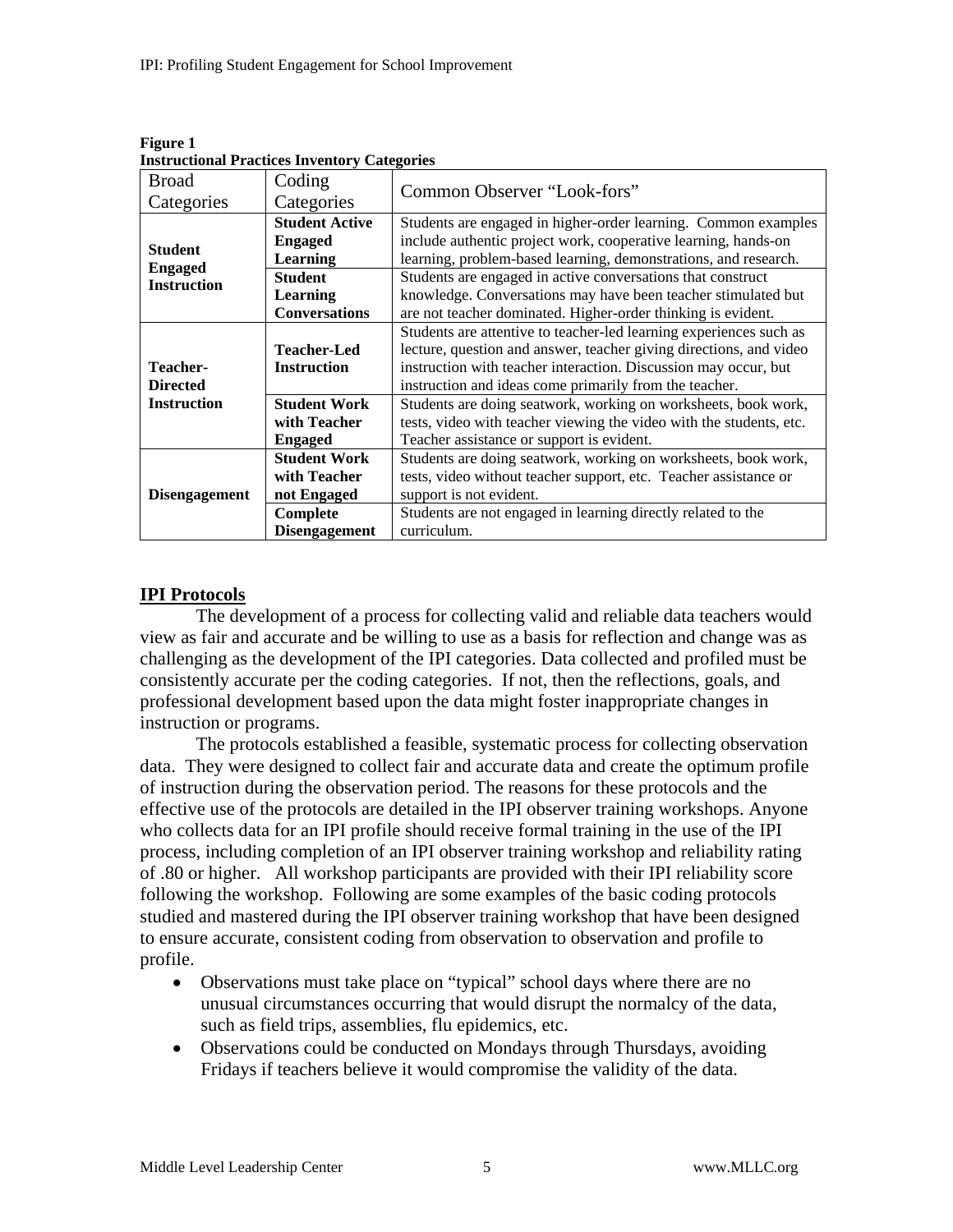- Faculty should be informed a few days prior to the data collection that a colleague or outside observer will be moving throughout the school observing classrooms and student learning activities. Teachers should be asked to go about "business as usual," continue with planned instructional strategies, and avoid interrupting class to visit with the observer.
- The observer should use a floor plan of the school and move systematically throughout the building to ensure that data are gathered proportionately from all instructional settings.
- The observer should continuously collect data throughout the school day, repeatedly following the same systematic pattern so each instructional setting (classroom) is observed multiple times. A typical observation day will result in approximately 125-150 observations, with a minimum of 100 observations expected.
- Most observations last from one to three minutes in length, depending upon the amount of time necessary to be certain the observation is categorized accurately.
- The observer should code the initial category observed, rather than deciding what learning experience to code if the students move from one experience to another during the observation.
- The observer should code the predominant pattern of learning if multiple learning experiences are in progress simultaneously.
- The observer should focus initially on the students and their learning experiences and then on what the teacher has done or is doing to foster the students' learning.
- The observer should step out of the instructional setting to record his/her observation, so as to minimize distractions.
- The observer should not record teacher names or other facts that would identify an individual with an observation. The data are "school-wide" and should not be used in any manner for the purposes of teacher evaluation. All codes should be anonymous.
- All classes in session should be observed once before the systematic observation cycle begins again, thus the importance of systematically covering the school then repeating that process multiple times.
- The observer should not record data from observations during "transition" times between subject/content areas. For example, in schools governed by bells and class periods, observations should not be made during the first five minutes or last five minutes of the instructional period. In schools without bells, usually elementary schools, observations during transitions from one subject to another should not be recorded. The observer should simply return to the class a few minutes later to make the observation.
- The observer should designate "core" classes and "non-core" classes on the IPI data recording form because the IPI data analysis spreadsheet creates profiles for core observations, non-core observations, and all observations. Core classes are defined as instruction in language arts, including spelling and reading/literacy, mathematics, science, and social studies. Non-core classes are all other classes, often referred to as "specials" in elementary schools, "exploratory" in middle schools, and "electives" in secondary schools.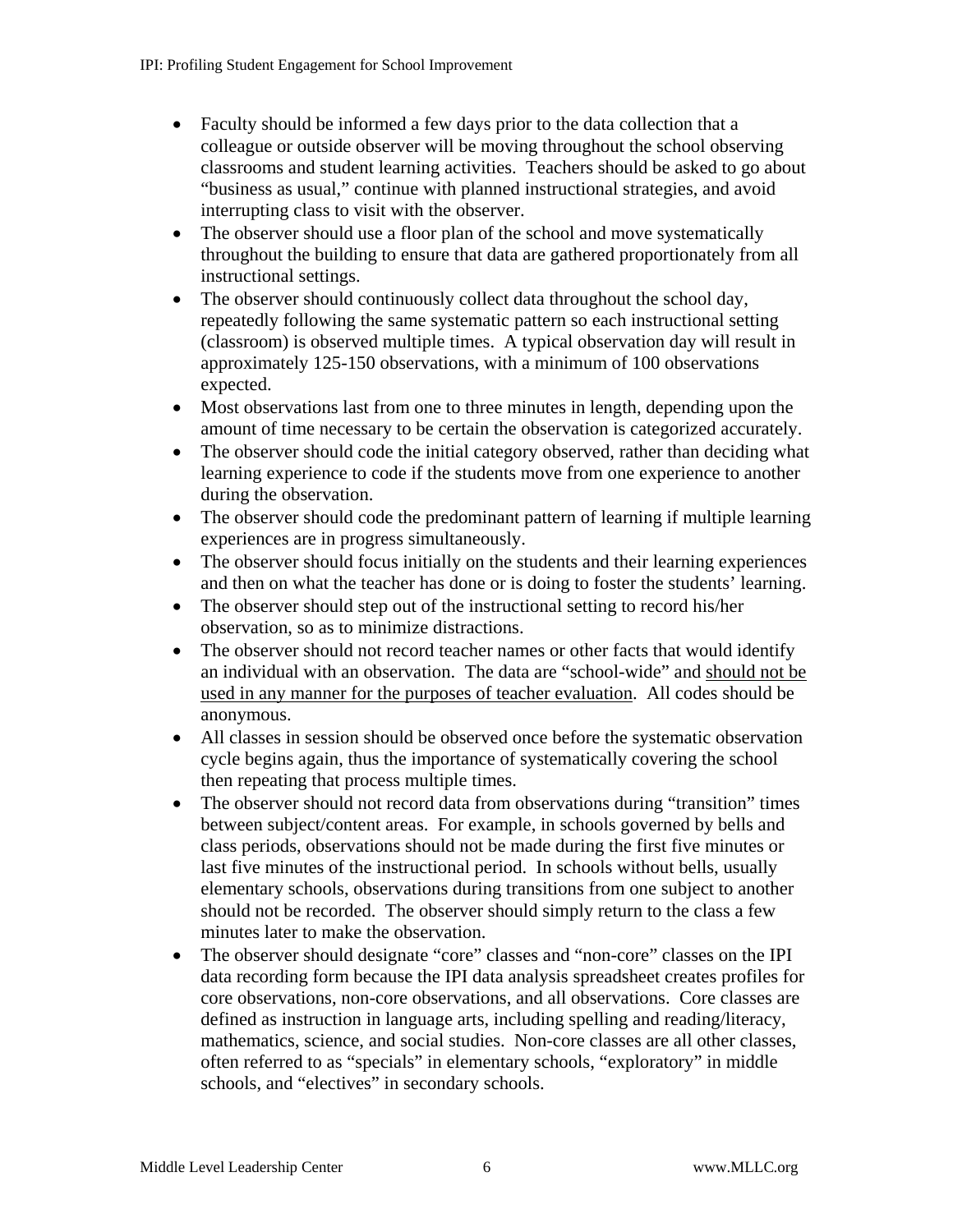• The observer should apply specific coding procedures to ensure validity and reliability as detailed in the IPI observer training workshops. Examples of the nuances of coding not detailed in this document that must be mastered during the observer training workshops to ensure accurate and consistent data collection include the coding of substitute teachers, special education teachers, student teachers, multiple teachers working simultaneously with the same set of students, learning experiences outside the regular classroom, learning experiences in the library or media center. Protocols are also established in the unusual situations where a definitive code is not apparent and how to be consistent in such situations while creating the optimum profile. For information about future IPI observer training workshops scheduled at the Middle Level Leadership Center monitor the Center's web site at [www.MLLC.org](http://www.mllc.org/). To schedule workshops in schools, school districts, regional education agencies, or other sites away from the Center, email Professor Jerry Valentine (ValentineJ@missouri.edu).

### **IPI Profiles for Faculty Study, Reflection, and Goal Setting**

Four questions were posed in the opening paragraph of this document. The first was "How do you collect data that will be accepted by the faculty as a fair and accurate representation of student learning throughout the school?" The second was "How do you depict those data in a simple, meaningful format for analysis?" The previous sections provide answers to those questions. This section addresses the third question: "How do you engage all faculty members in study and reflection about the data that will lead to improved instructional practices throughout the school?"

 In preparation to study the IPI data, the first decision to be made is who will facilitate the faculty study, reflection, and goal setting. In Project ASSIST the ASSIST school improvement team of teacher-leaders and the principal are expected to facilitate the discussions. If a school does not have a teacher-led team that has been coached in facilitation, the school improvement team, leadership team, team leaders, or three or four teachers who are clearly leaders of the faculty and have the ability to lead discussions and facilitate large group study could lead the process. The principal should be involved as a member of this team, sharing the facilitation duties with teachers. Absence by the principal in the leadership role may imply indifference or lack of commitment. Domination by the principal in the leadership role may lead to expectations that this study effort is "for the principal," not the faculty. Faculty must see the IPI data as "their" data, to learn from and grow from. That seldom occurs when the principal dominates the discussions. Principals must navigate the fine line between the being perceived as supportive and encouraging successful change through study of the data and being perceived as mandating faculty change based upon the data. The motivation for faculty study and the subsequent, lasting change must be internal with external encouragement and support.

All faculty members should be involved in the processes of analysis, reflection, and problem-solving. Other individuals or groups such as non-certificated staff, parents, central office administrators or curriculum leaders, and sometimes students at the secondary level, might be included based upon existing school practices and norms. Participation by non-instructional staff may be appropriate in some settings, however, the deep reflection about instructional improvement and the subsequent honesty that must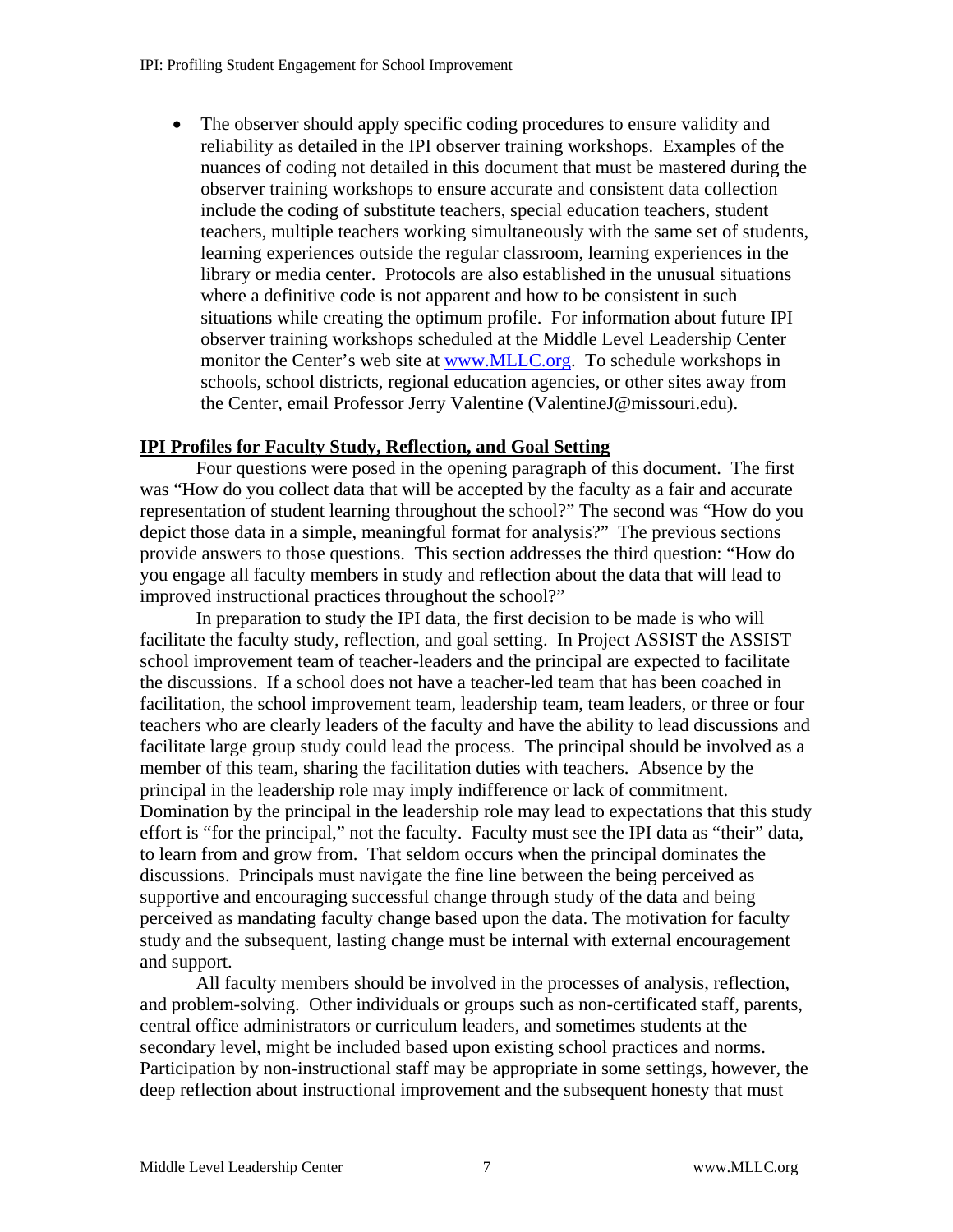occur to foster change occurs best in many schools when only the instructional staff are involved in the study. As is the case in most forms of reflection and change, there is no definitive answer as to who "must" be involved. Omitting some faculty from the discussions because they have supervisory, coaching, or other responsibilities is usually a mistake. Every effort should be made to schedule these critical instructional discussions at times when all faculty members can participate. Teachers often grow as much from the discussions as from the conclusions. Also, through the discussions commitment to change evolves.

Following are some recommended steps for engaging all teachers in purposeful, structured study, reflection, and problem-solving based upon the IPI profiles. These steps may be completed during a two-to-four hour work session or during two or three shorter work sessions. The goal for these work sessions is to analyze the IPI profiles and develop a school plan of action for instructional change.

- Review and discuss with the whole faculty the IPI categories and the protocols used to collect the IPI data.
- Divide the faculty into small groups and ask each group to discuss concepts for celebration and write them on poster paper.
- Share small group findings and create a composite list of the concepts to celebrate.
- Distribute five stick-on dots (marking pens can also be used) and ask each participant to identify the most important items on the list.
- Discuss briefly the items most frequently identified.
- Identify the concepts for concern from the IPI profiles by repeating the small group analysis, share-out, composite list development, and prioritization process.
- Divide the faculty into small groups to identify goals that will address the areas of concern, especially those areas of highest prioritization.
- Share and discuss the goals suggested by each small group and use a whole group process such as the stick-on dots to identify the four or five most important goals.
- Ask each small group to brainstorm two or three strategies for achieving each of the top two or three goals.
- Share-out and discuss the group recommendations, writing the key suggestions on a projection system, overhead, or poster paper.
- Ask the faculty, using small group discussions and whole group share-out processes, to identify other forms of data that inform instructional change and blend their thoughts about those data with the analysis of the IPI data.
- Collect all poster papers from the small groups at the conclusion of the discussions.
- Before the next faculty discussion, develop a plan of action that includes goal statements, strategies for achieving the goals (including professional development when appropriate), and responsibilities and timelines for accomplishing the strategies.
- Discuss the plan of action during the next faculty work session, seeking input and comments from the faculty and achieving a consensus that the plan is a positive move for the school and a commitment from the faculty that the plan should be initiated.
- Finalize the plan and provide copies to all faculty members for reference.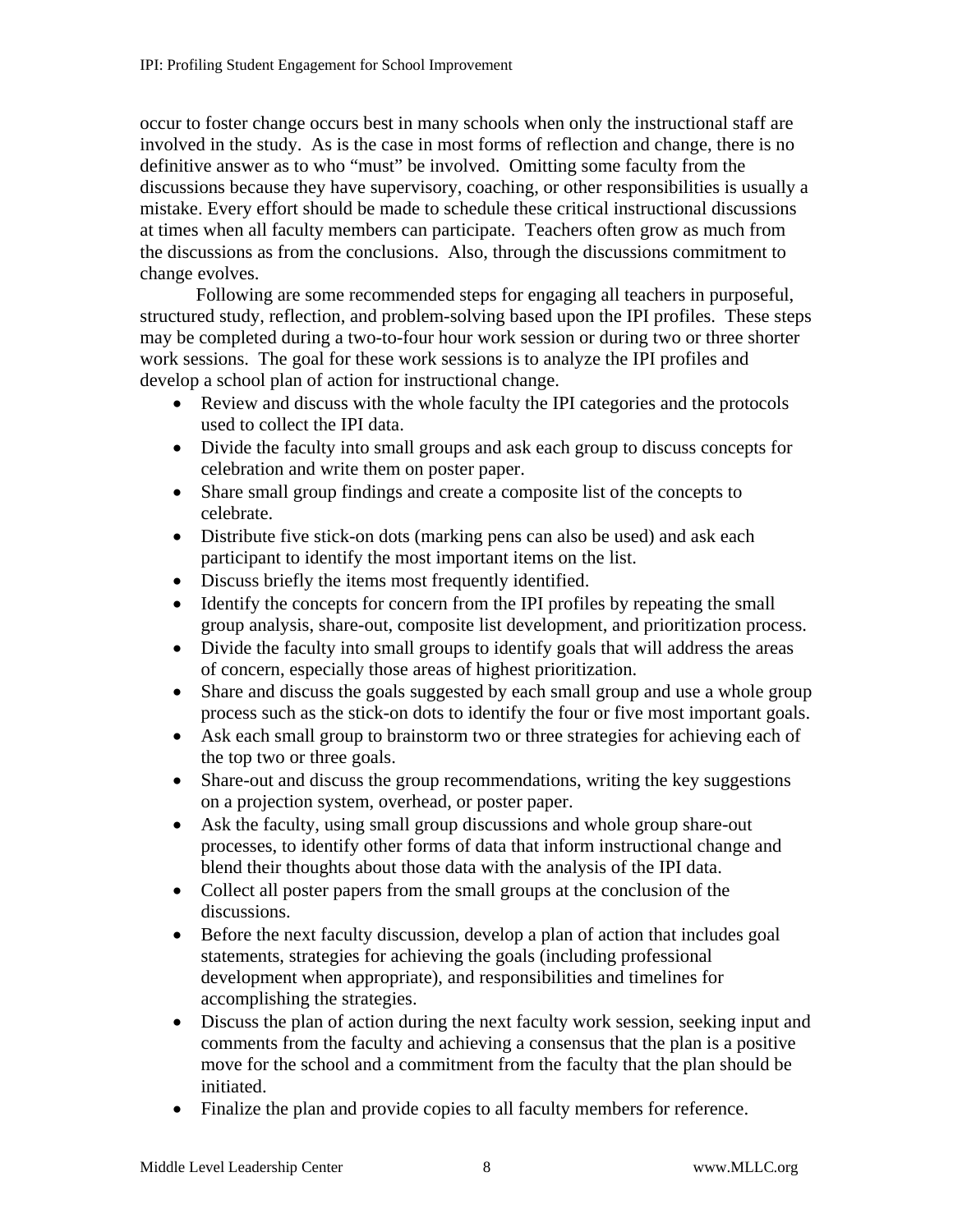• Implement the plan with the school improvement team serving as the coordinator of the process.

As the plan is implemented, periodically collect IPI data and discuss the profiles as a faculty. Use the data as formative information to understand progress and adjust the plan. Also use the data as summative information for evaluating success of the plan.

The above is not meant to be a prescription but rather a set of suggested practices for engaging the faculty in the important discussions that can occur based upon the IPI data profiles. The whole faculty discussions can be supplemented with additional small group discussions in departments at the secondary level, interdisciplinary teams at the middle level, or grade level teams at the elementary level. The findings from those groups can be added to the plan of action by the school improvement team or shared with the faculty during the discussions or work sessions. Some strategies work better than others. The value of different approaches to faculty study and use of the IPI data is contingent upon the school's culture and climate and level of readiness to process the data. Some schools can effectively develop a plan of action in a short time because the school has a culture of collaboration and professional learning. Some schools find the processes of honest reflection and discussion laborious. Change will evolve relatively slowly in those schools as they grow the culture of collaboration and professional learning essential for continuous improvement.

An alternative to the more structured group discussions described above might simply be a series of faculty work sessions that addresses some or all of the following questions:

- What can we learn about our current practices from the IPI data?
- Are there specific IPI categories we should work to increase and/or decrease?
- What goals should we establish to promote continuous enhancement of the quality of the learning experiences for our students?
- What professional development experiences would be appropriate to support our efforts to enhance the quality of the learning experiences for our students?
- Are we currently involved in professional development that will enhance the quality of the learning experiences for our students?
- What specific learning strategies within each of the six categories are more effective?
- What specific learning strategies within each of the six categories are less effective?
- What are two highly effective teaching strategies from IPI categories 5 and 6 (two from each category) that can be used in any content area and will enhance the quality of learning experiences for our students?
- What are some highly effective teaching strategies from IPI categories 5 and 6 that are more effective or specific to different content areas such as math, science, communication arts, social studies, etc. (use your background/expertise) that will enhance the quality of learning experience for our students?
- What are two highly effective teaching strategies from IPI categories 3 and 4 (two from each category) that can be used in any content area and will enhance the quality of learning experiences for our students?
- What are some highly effective teaching strategies from IPI categories 3 and 4 that are more effective or specific to different content areas such as math, science,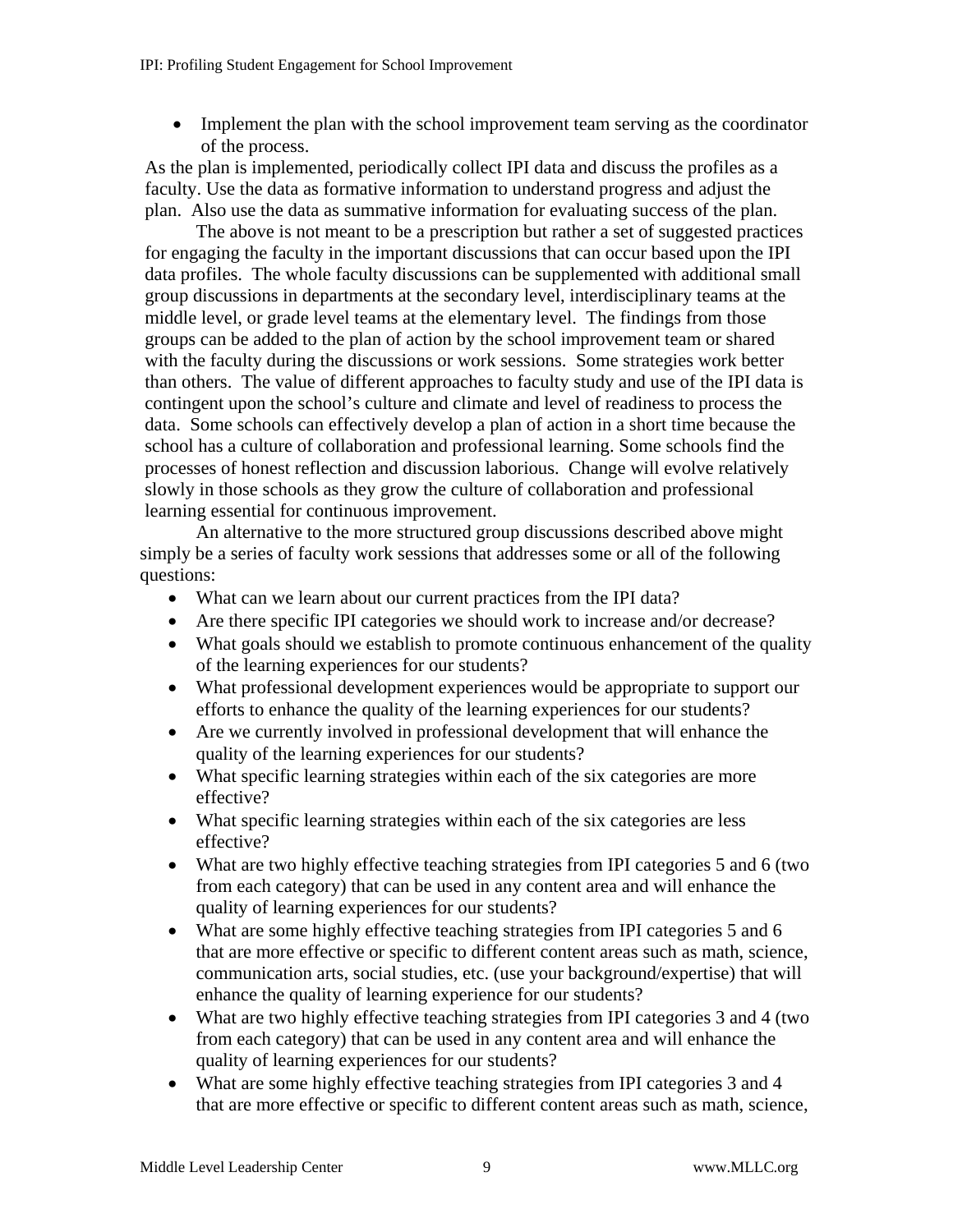communication arts, social studies, etc. (use your background/expertise) that will enhance the quality of learning experience for our students?

- Are some learning strategies more appropriate for certain content areas than for others?
- Are some learning strategies more appropriate at different times within a given learning unit?
- Does our faculty understand the importance of engaging students regularly in higher-order thinking learning experiences?
- Does our faculty have the knowledge and experience necessary to engage students in higher-order thinking learning experiences?
- What are some examples of more effective and less effective teaching practices for categories 2, 3, and 4.
- What makes the practices more effective and less effective.

Once the initial IPI discussions have occurred, periodic data collection and analysis are important. Some schools collect data annually, most do so each semester, some do so quarterly, and a few collect it monthly. Those who collect IPI data monthly often merge two or more months together for a composite profile before sharing the profiles with the faculty for discussion. The plan of action should clarify the frequency of data collection.

## **IPI Data from Typical and Exceptional Schools**

 The natural question that arises when a faculty begins to study its school data is "What are the typical IPI profile percentages for each category in schools similar to our school?" Additional questions such as the following are often asked. "Is it common for the profiles to be so different between core and non-core classes?" "Are profiles different for elementary, middle, and high schools?" "Are profiles different in schools with higher student achievement compared to schools with lower student achievement?"

Data for these questions are provided in this section, but the reader must be aware of purposeful terminology used throughout the section. Many of the data presented are described as "typical." Typical data are findings common in schools that have shared their IPI profiles with the center when they use the IPI in their schools and schools that have participated in Center projects that have produced IPI profiles. Those "typical" findings are presented in "ranges" such as 15-25% rather than a specific percentage. These "typical" data are not "norms" that have been collected systematically and/or randomly. They are neither an average nor are they statistically representative of a population. To collect data that could be classified as norms would require a broad sampling of schools and an extensive investment of time and resources to send reliable coders to a multitude of different types of schools for at least a full day per school. At some time in the future, that effort may be feasible, but at present the on-going work in the Center does not allow for that level of time investment. In contrast to the "typical" data shared in this section, some of the tables provide data from specific types of schools and some of the data have been statistically tested for significance. All of the data in this section can be of value to a faculty as long as the faculty members understand that the most critical question to be asking is not at all about comparisons to other schools, but rather a more basic question such as: "Given our expectations, what goals can we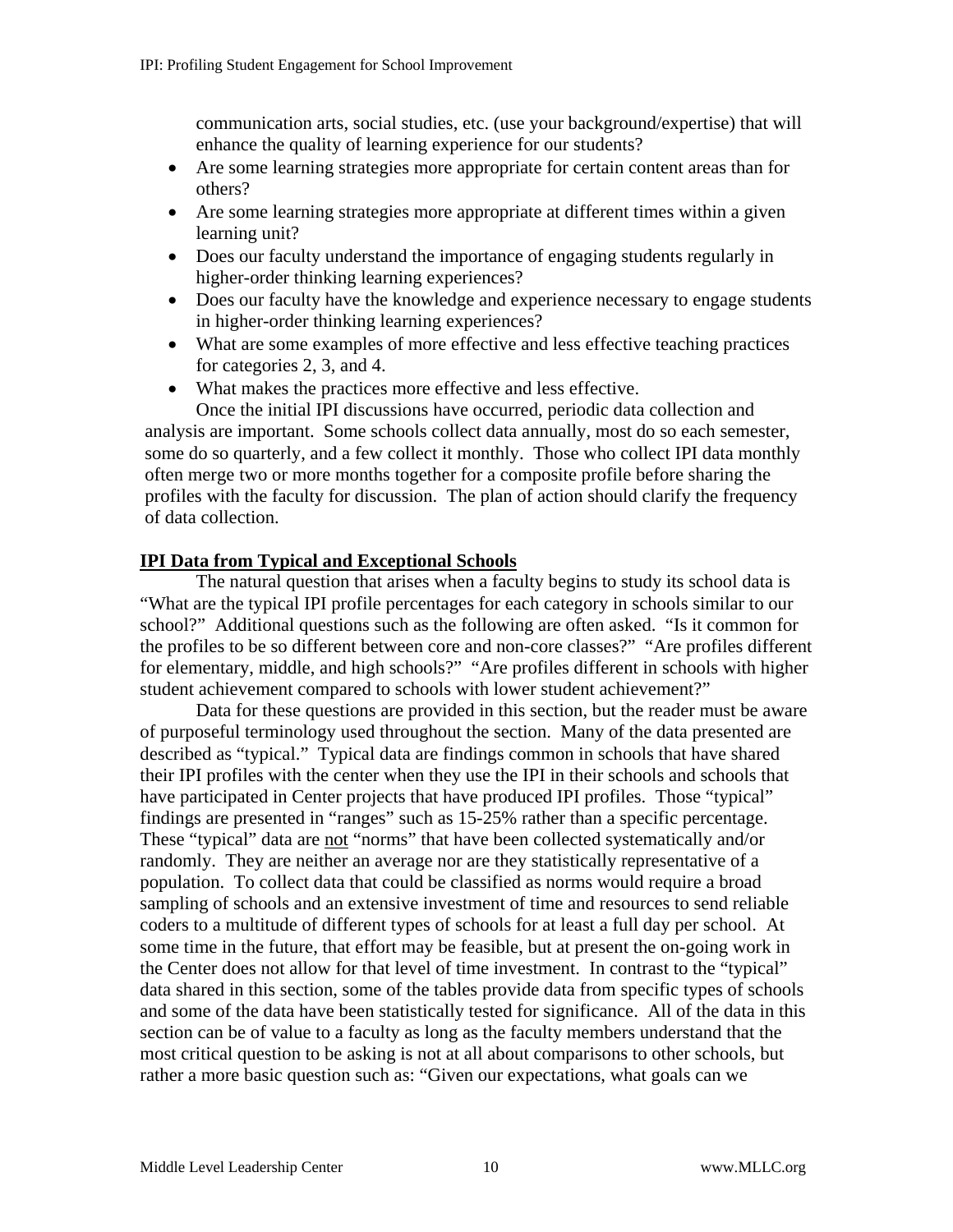establish for our school that will make a difference for our students immediately and over time?" With that explanation as a caveat, the following findings are available.

Table 1 is the most generic representation of the IPI data, providing "typical" profile data from elementary, middle, and high schools for all data (core and non-core) in schools from all types of settings, including rural, suburban, and urban and schools with various student populations from very small to very large. While it is interesting to note some patterns of difference between the levels, conclusions should not be drawn from these data because they were not randomly collected under controlled research conditions.

#### **Table 1**

| турісан і сисеннадся гон ти і дана ни іленісними уувивансу ана тиіди всибовя (турину 2004) |                   |                |                |  |
|--------------------------------------------------------------------------------------------|-------------------|----------------|----------------|--|
| <b>IPI</b> Category                                                                        | <b>Elementary</b> | <b>Middle</b>  | <b>High</b>    |  |
|                                                                                            | <b>Schools</b>    | <b>Schools</b> | <b>Schools</b> |  |
| <b>Student Active Engaged Learning</b>                                                     | $15 - 25$         | $15 - 20$      | $15-20$        |  |
| <b>Student Learning Conversations</b>                                                      | $3-5$             | $3-5$          | $3-5$          |  |
| <b>Teacher-Led Instruction</b>                                                             | $35-40$           | $35 - 45$      | $30-40$        |  |
| <b>Student Work with Teacher Engaged</b>                                                   | $20-30$           | $20 - 30$      | $15-20$        |  |
| <b>Student Work with Teacher Not Engaged</b>                                               | $5-10$            | $10 - 20$      | $15-20$        |  |
| <b>Complete Disengagement</b>                                                              | $3 - 8$           | $5-10$         | $5 - 15$       |  |

**Typical Percentages for IPI Data in Elementary, Middle, and High Schools (April, 2004)** 

 The data presented in Table 2 provide ranges of typical differences between core and non-core classes and more effective and less effective schools. The more effective and less effective schools were designated based upon available student achievement data in those schools. Schools in this table are also from the varied types of educational settings, including elementary, middle, and high schools and rural, suburban, and urban settings, as well as small, medium, and large enrollment schools. As previously cautioned, while it is interesting to see the patterns in the table, conclusions should not be drawn from these data because they were not randomly collected under controlled research conditions.

#### **Table 2**

**Typical Percentages for IPI Data for Core, Non-Core, More Effective, and Less Effective Schools (January, 2005)** 

| <b>IPI</b> Category                          | <b>Typical</b> | Core    | Non-<br>Core | More<br><b>Effective</b> | Less<br><b>Effective</b> |
|----------------------------------------------|----------------|---------|--------------|--------------------------|--------------------------|
| <b>Student Active Engaged Learning</b>       | $15-20$        | ${<}15$ | $<$ 25       | >25                      | $15 - 20$                |
| <b>Student Learning Conversations</b>        | $3-5$          | $5-10$  | $<$ 5        | $5 - 10$                 | $<$ 5                    |
| <b>Teacher-Led Instruction</b>               | $30-45$        | >40     | $<$ 40       | $35 - 45$                | $30-40$                  |
| <b>Student Work with Teacher Engaged</b>     | $20-30$        | $>25$   | $<$ 25       | $15 - 25$                | $>25$                    |
| <b>Student Work with Teacher Not Engaged</b> | $10-20$        | >20     | $<$ 20       | $5-10$                   | $10-20$                  |
| <b>Complete Disengagement</b>                | $5-10$         | >5      | $<$ 5        | <3                       | >5                       |

 The data in Tables 3, 4, and 5 are from middle-level schools that participated in Project ASSIST and the National Association of Secondary School Principals' National Study of Highly Successful Middle Level Schools and Their Leaders. Both studies were conducted by the Middle Level Leadership Center. The six schools from the NASSP study were identified through an extensive national search of highly successful middle level schools and a subsequent confirmatory analysis of multiple forms of school data.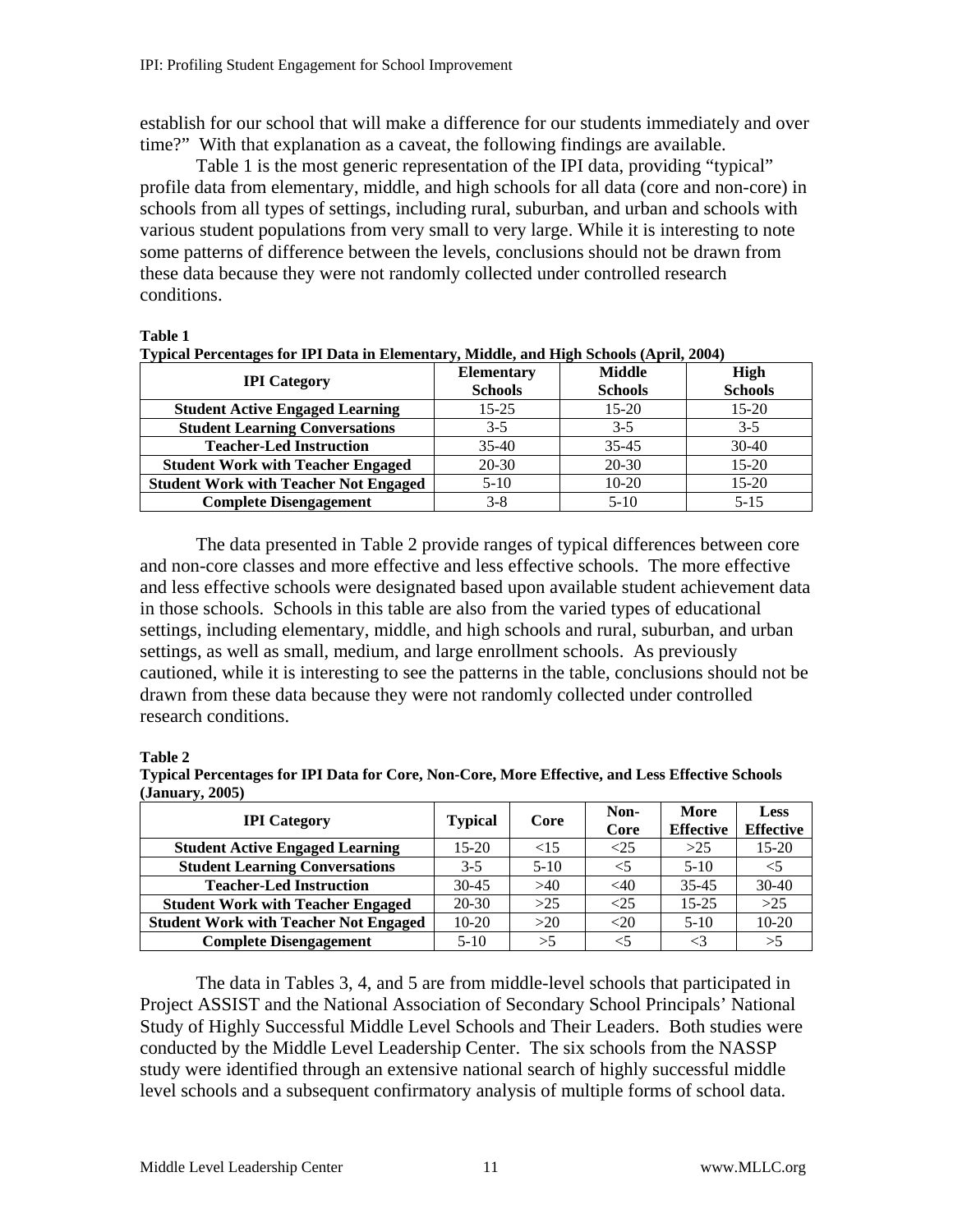The IPI data for the six schools were collected in 2002 during two-day site visits to the schools after the schools were identified as exemplary. The five middle schools from Project ASSIST consistently had student achievement in the bottom five percent of middle level schools in a mid-western state. The IPI data were collected in the five schools in 2003 as baseline data before the beginning of a multi-year school improvement project for each school. Unlike the data presented in Tables 1 and 2, the data in Tables 3, 4, and 5 from these two "outlier" sets of schools were collected in controlled research conditions and were analyzed for significant differences. Even with a relatively small number of schools to analyze, the findings provide important insight about the differences in schools where students are relatively unsuccessful and schools where students are relatively successful. As is evident from the tables, the tests of differences for means were significant for most comparisons.

The more obvious differences between the two sets of schools presented in Table 3 are for the categories of Student Active Engaged Learning, Student Work with Teacher Engaged, and Complete Disengagement. The percent of observations in the highly successful schools for Student Active Engaged Learning was nearly twice that for the very unsuccessful schools while the percentages of observations for Student Work with Teacher Engaged were essentially reversed, with considerably more observations in the very unsuccessful schools. The most glaring difference between the two sets of schools may be the data for the Complete Disengagement category where the observations for the very unsuccessful schools was more than eight times that of the highly successful schools.

#### **Table 3**

| <b>IPI</b> Category                        | <b>Highly</b> | Very         | Significance |
|--------------------------------------------|---------------|--------------|--------------|
|                                            | Successful    | Unsuccessful | Level        |
| <b>Student Active Engaged Learning</b>     | 29.3          | 16.0         | .070         |
| <b>Student Learning Conversations</b>      | 3.3           | 0.2          | $.004*$      |
| <b>Teacher-Led Instruction</b>             | 40.5          | 33.2         | .197         |
| <b>Student Work w/ Teacher Engaged</b>     | 17.3          | 28.4         | $.002*$      |
| <b>Student Work w/ Teacher Not Engaged</b> | 8.5           | 13.6         | .309         |
| <b>Complete Disengagement</b>              | 1.0           | 8.4          | $.000*$      |

**IPI Data for the Six IPI Coding Categories from Highly Successful and Very Unsuccessful Middle Schools (February, 2005)** 

 The data in the first two columns of Table 4 are organized in pairs that reflect the original broad themes of the IPI. The Student Engaged Instruction grouping includes categories five and six and represents the total percentages of higher order learning. The difference is clearly significant. The second grouping, Teacher Directed Instruction, is categories three and four and is clearly different but not significant at the .05 level. The third grouping is labeled disengagement and includes categories one and two. Again, the difference is clearly significant. In essence, students in more successful schools are significantly more engaged in higher-order learning experiences than students in less successful, low-achieving schools. On the issue of the categories that merge teacher disengagement and student disengagement, the students and teachers in the lowachieving schools are significantly more likely to be disengaged than those in higher achieving schools.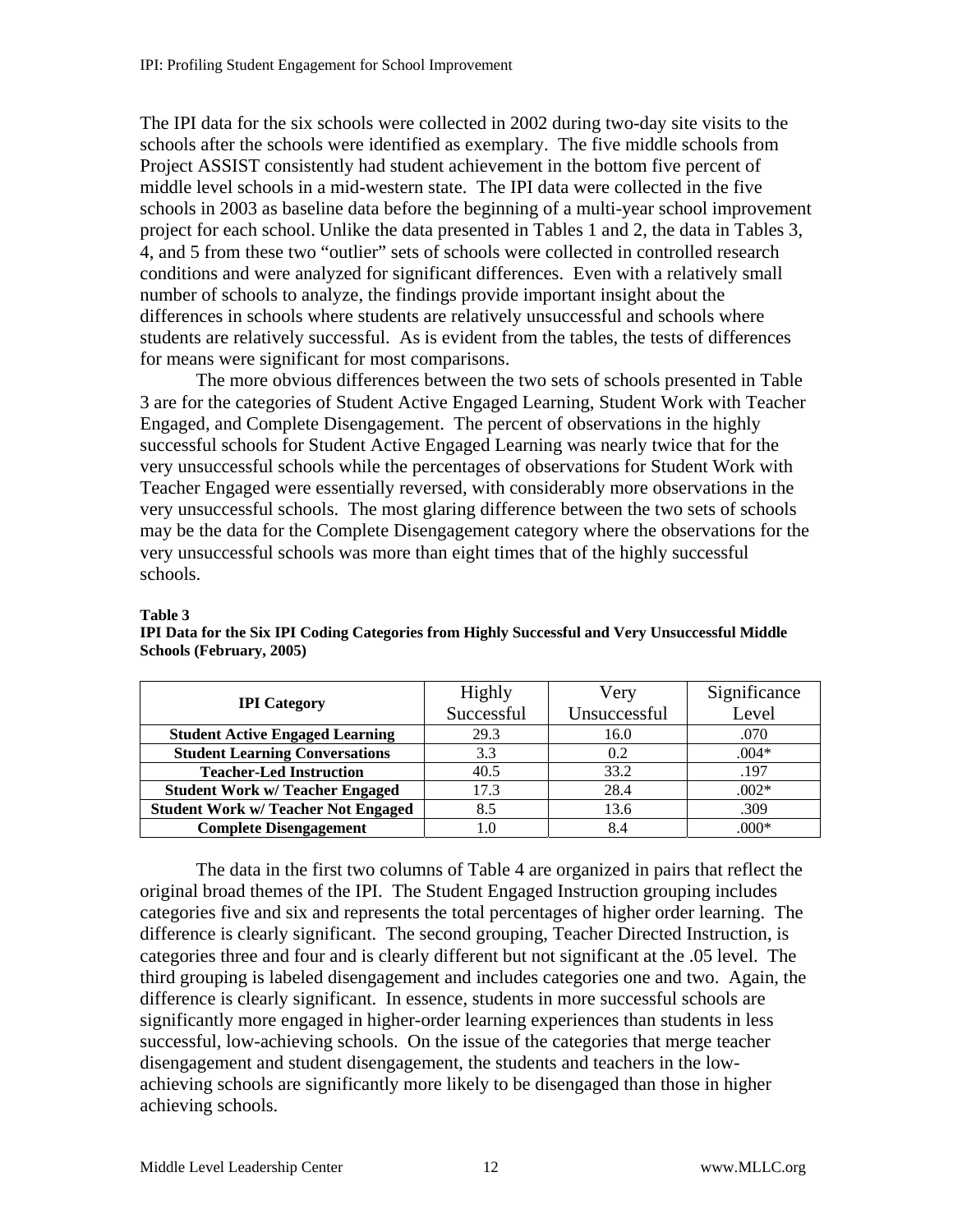| <b>IPI</b> Category                        | <b>Broad</b><br><b>Themes</b> | <b>Highly</b><br><b>Successful</b> | Verv<br><b>Unsuccessful</b> | Signif.<br>Level |
|--------------------------------------------|-------------------------------|------------------------------------|-----------------------------|------------------|
| <b>Student Active Engaged Learning</b>     | Student                       |                                    |                             |                  |
| <b>Student Learning Conversations</b>      | Engaged                       | 32.6                               | 16.2                        | $.046*$          |
|                                            | Instruction                   |                                    |                             |                  |
| <b>Teacher-Led Instruction</b>             | Teacher-                      |                                    |                             |                  |
| <b>Student Work w/ Teacher Engaged</b>     | Directed                      | 57.8                               | 61.6                        | .052             |
|                                            | Instruction                   |                                    |                             |                  |
| <b>Student Work w/ Teacher Not Engaged</b> | Disengage-                    | 9.5                                | 22.0                        | $.035*$          |
| <b>Complete Disengagement</b>              | ment                          |                                    |                             |                  |

#### **Table 4 IPI Data Merged for the Three Broad Themes from Highly Successful and Very Unsuccessful Middle Level Schools (February, 2005)**

Perhaps the most informative analysis is found in the differences between the two sets of schools when the data are grouped into categories 4, 5, and 6 and categories 1, 2, and 3. For both category groupings, the differences are significant. Students in highly successful schools are significantly more likely to be engaged in higher order thinking with teachers who are actively teaching the students. Students in less successful schools are more likely to be doing seatwork with or without the teachers' support or disengaged from learning. This grouping is especially interesting when the ratio of percentages between the highly successful schools and the very unsuccessful schools are compared. In the highly successful schools the ratio of categories 4-5-6 to categories 1-2-3 is approximately 3:1. In the very unsuccessful schools, the ratio is almost exactly 1:1. These findings provide a very strong argument that student learning experiences in schools with higher achievement engage students more frequently in higher order learning and experiences where the teacher takes an active role in leading the learning. In less successful schools, the students are more frequently engaged in more passive learning experiences or disengaged. These data paint a very different picture of instruction in high achieving and low achieving schools.

#### **Table 5**

| IPI Data Merged into Two Divisions of categories 4-5-6 and 1-2-3 from Highly Successful and Very |  |
|--------------------------------------------------------------------------------------------------|--|
| <b>Unsuccessful Middle Level Schools (February, 2005)</b>                                        |  |

| <b>IPI</b> Category                        | <b>Highly</b><br><b>Successful</b> | Verv<br><b>Unsuccessful</b> | <b>Significance Level</b> |
|--------------------------------------------|------------------------------------|-----------------------------|---------------------------|
| <b>Student Active Engaged Learning</b>     |                                    |                             |                           |
| <b>Student Learning Conversations</b>      | 73.1                               | 49.4                        | $.004*$                   |
| <b>Teacher Led Instruction</b>             |                                    |                             |                           |
| <b>Student Work w/ Teacher Engaged</b>     |                                    |                             |                           |
| <b>Student Work w/ Teacher Not Engaged</b> | 26.8                               | 50.4                        | $.006*$                   |
| <b>Complete Disengagement</b>              |                                    |                             |                           |

#### **Ineffective Use of IPI Process**

 There is a fine line between the effective use of any tool or process for change and the misuse of that same tool or process. The IPI process is an easy victim for "potential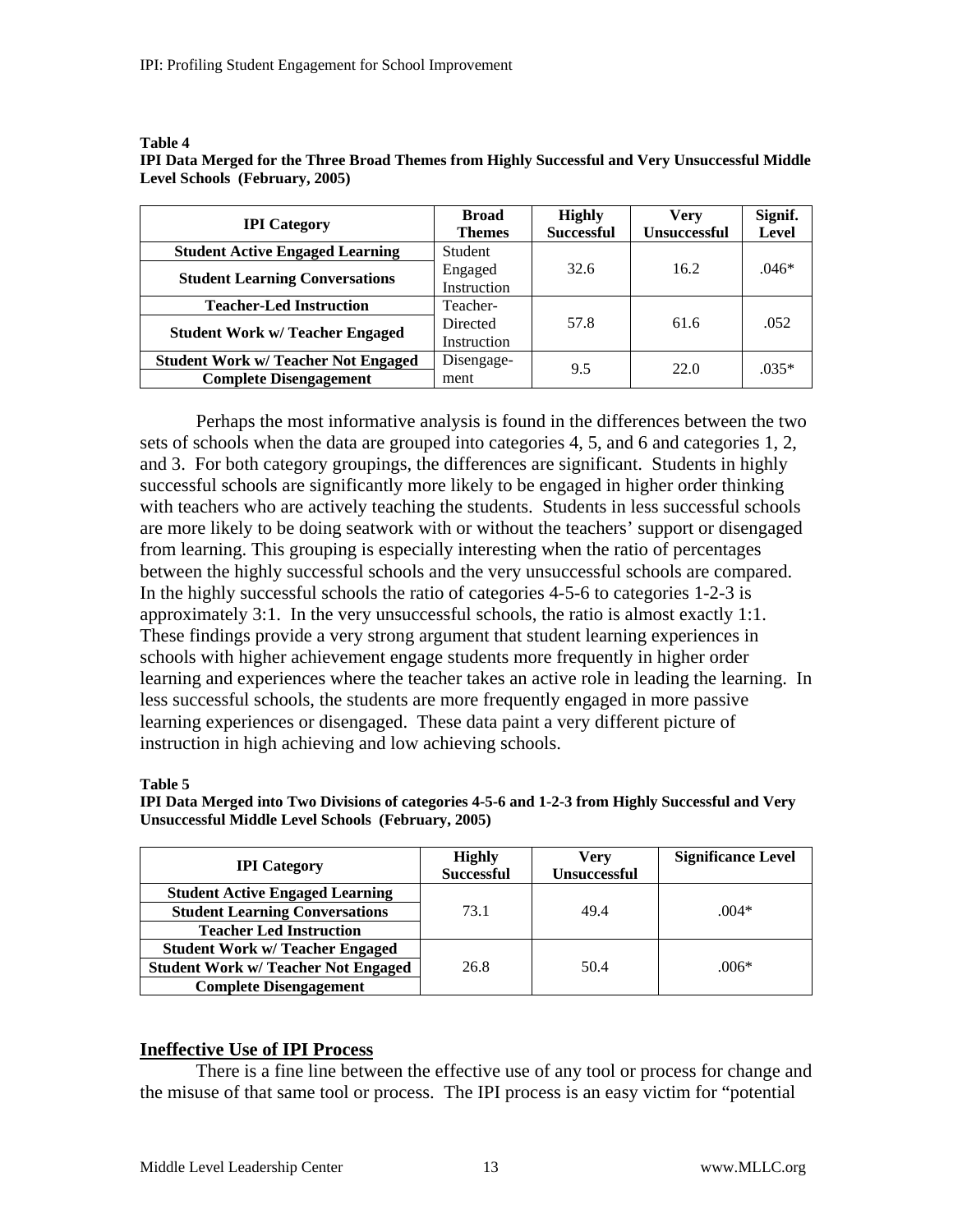misuse." Over the nearly ten years of use, several concerns have surfaced as schools implement, or more accurately, "try" to implement, the IPI process.

 The most common concern is the collection of data by individuals who lack observer/coder reliability. Too often an experienced educator will find the IPI on the MLLC website or perhaps attend a presentation about the IPI at a national conference. To that experienced educator, the six coding categories of the IPI appear to be an obvious set of statements that can easily be recognized and documented in any learning setting. That might be the case if the observer wanted to make one or two observations and have a conversation using the observation as an example. Or if the observer did not have to code that same learning experience in the same way a few hours later or a few months later. In addition, if the observer was the only individual ever collecting data, then there would be no concern that that individual's codes might be different from the codes of another data collector. The stakes are too high to have inconsistency across observations or across observers. In the IPI process the observer may make 150 observations on a given day and then repeat that process multiple times over the next year or two. One observer may collect data in a school in the morning and another may collect the data tha afternoon. One observer may collect a school's data in September and another may collect the data in January. Without established protocols and without a process to systematize the coding of the observations, including numerous "atypical" learning experiences that must be coded to an established protocol, the validity (accuracy) of the observers' codes and the reliability (consistent accuracy) will produce profiles with significant error and could cause faculty to reflect and make critical, long term decisions based upon bogus data. Such errors are not acceptable. No school can afford to study profiles of learning across the school and then design change based upon faulty data.

The IPI observer training is a full-day workshop designed to build a thorough understanding of the IPI process and result in a high level of coder reliability by day's end. The number of participants in each session is small and the work is structured, hands-on, and authentic. Participants begin with an understanding of the process and protocols, develop initial skills through practice in the classroom using observation scenarios, refine skills through practice in a school setting, and then return to the classroom to discuss the effective use of the data and take a final assessment that produces a reliability rating. For the purposes of collecting school-wide data and creating profiles for school improvement in individual schools, a rating of .80 is expected. For collecting research data, whether for the Middle Level Leadership Center or other projects, a reliability rating of .90 is expected. Individuals who complete the observer training workshop with reliability ratings below these standards are asked to repeat the training process and/or refine their skills through "partner-coding" until their reliability is acceptable. Workshop participants are also provided with a CD that includes electronic copies of all of the workshop materials, a detailed list of references and recommended readings, and other materials that will support their effective use of the IPI.

 A second concern noted over the years is the ineffective use of the profiles, which typically falls into one of two categories. One ineffective us is the absence of engagement of the faculty in the study and use of the data. Principals and/or central office collect the data, generate the profiles, study the profiles and then file them, or at best, use them in a state report. Either way, instructional change does not occur, therefore, student learning is not enhanced. The other ineffective use occurs when the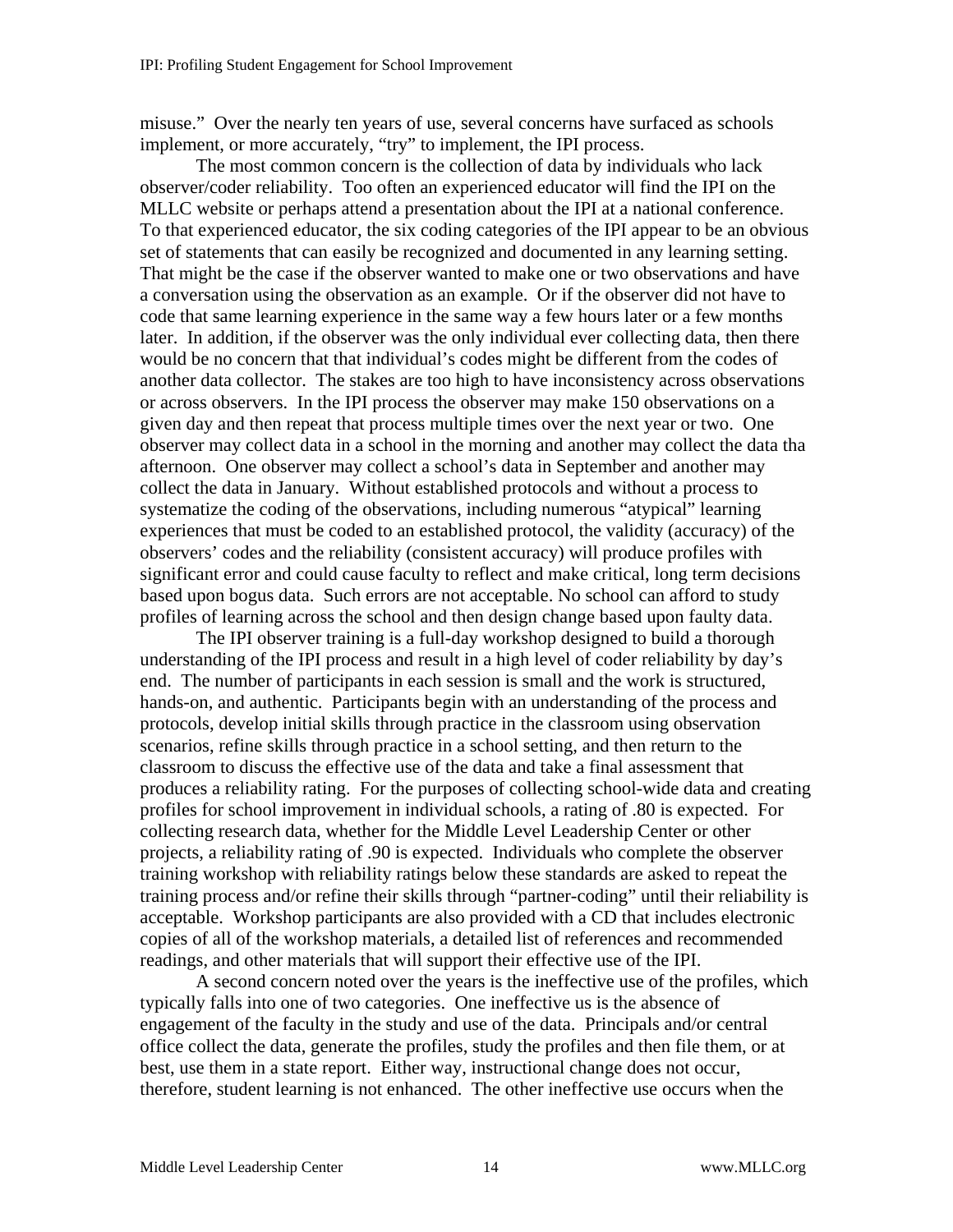faculty do have a chance to see the data but their engagement with the data are not "facilitated" in a manner that produces results. They see the data, talk about it for a while, and then move on to other topics during the faculty work session. Little, if any, change in instruction will occur.

#### **Additional Information**

- For information about IPI workshops at Middle Level Leadership Center, see the home page at [www.MLLC.org](http://www.mllc.org/)
- For information about workshops for school districts and educational agencies where numerous individuals from a district wish to be trained and therefore it is more economical to send a trainer to the district or agency, contact Professor Valentine by phone at (573) 882-0944 or by email [ValentineJ@missouri.edu](mailto:ValentineJ@missouri.edu)
- For more detailed information about Project ASSIST see **Frameworks for Continuous School Improvement: A Synthesis of Essential Concepts** (Valentine, 2001) available at [www.MLLC.org.](http://www.mllc.org/)

## **References**

- DuFour, R., Eaker, R., & DuFour, R. (Eds.) (2005). *On common ground: The power of professional learning communities*. Bloomington, IN: National Education Service.
- Hopkins, D., Ainscow, M., & West, W. (1994). *School improvement in an era of change*. New York: Teachers College Press.
- National Association of Secondary Principals. (2004). *Breaking ranks II: Strategies for leading high school reform*. Reston, VA: Author.
- National Association of Secondary Principals. (In press). *Breaking ranks in the middle*. Reston, VA: Author.
- Newmann, F.M., & Wehlage, G.G. (1995). *Successful school restructuring: A report to the public and educators by the Center on Organization and Restructuring of Schools.* Washington, DC: American Federation of Teachers.
- Painter, B.A. (1998). *The impact of school leadership on student engagement and perceptions of teacher-student relationships*. Unpublished doctoral dissertation. University of Missouri-Columbia.
- Quinn, D.M. (1999). *The impact of principal leadership behaviors on instructional practice.* Unpublished doctoral dissertation. University of Missouri-Columbia.
- Quinn, D.M., Gruenert, S.W., & Valentine, J.W. (1999). *Using data for school*